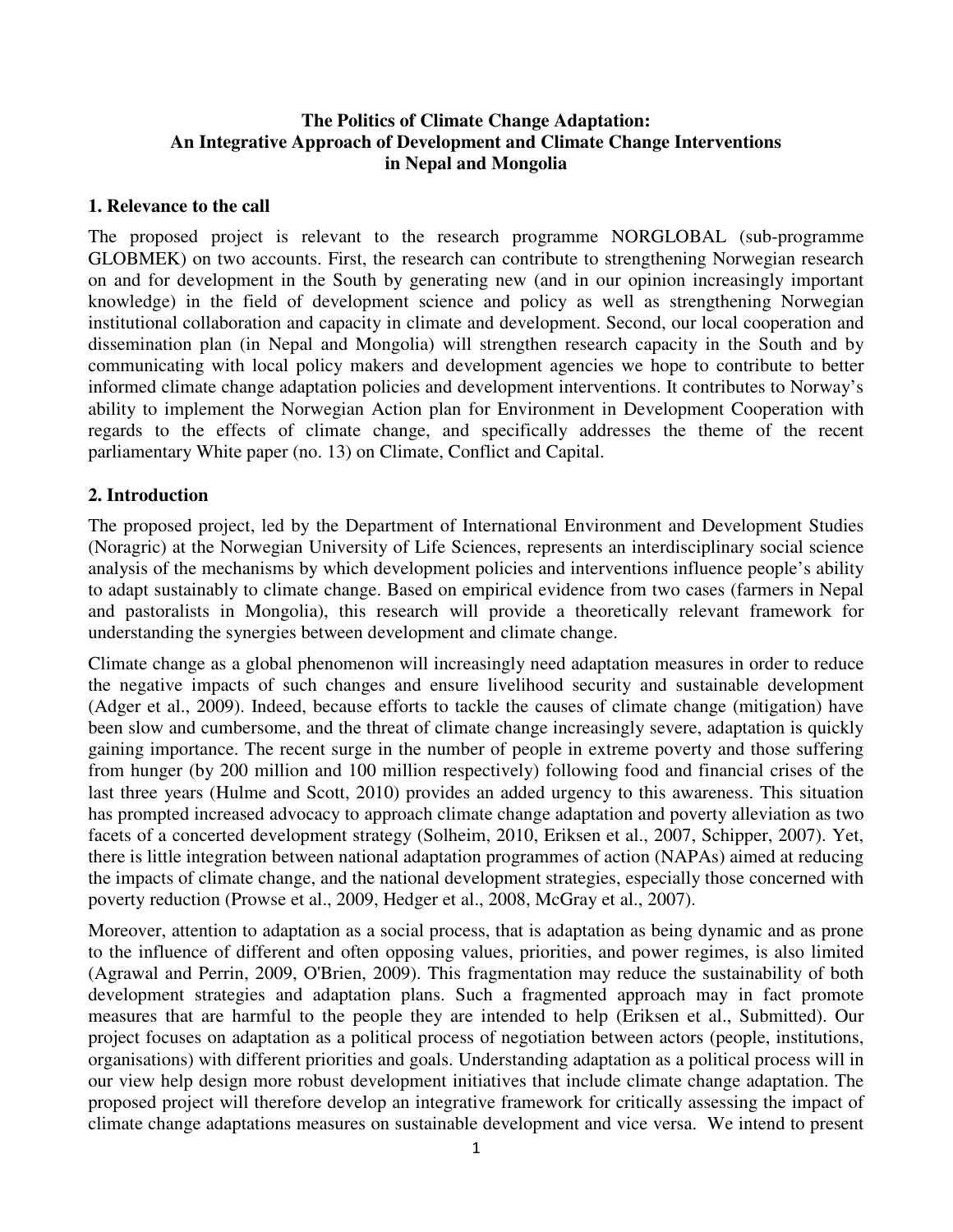our findings to and engage communication with major development institutions in Norway in order to raise awareness of the way such interactions can influence the effectiveness of development aid.

## **3. Research objectives and questions**

The r**esearch goal is** to understand the mechanisms by which development policies and interventions influence people's ability to adapt sustainably to climate change. This is addressed through **three research objectives:**

- 1. Illustrate how climate change adaptation is included in political discourses, processes and relations, and how this in turn determines vulnerability patterns, actual adaptation options, as well as challenges for how poor people respond to climate change
- 2. Theorise and develop a framework for understanding the mechanisms by which political interests related to adaptation influence the potential and constraints for sustainable adaptation.
- 3. Identify options for how needs of the poor can more effectively be integrated in adaptation policy processes in order to support development efforts by Norwegian aid as well as Nepalese and Mongolian authorities.

In order to achieve these objectives, the project investigates in a comparative perspective the Nepalese farmers and Mongolian pastoralists, by focusing on three **research questions**:

 1. How can aid and climate change interventions aimed at reducing vulnerability affect dependency relations and hence exacerbate vulnerability?

 2. How are people's resource rights, local level adaptation strategies, and local power relations affected by policy prioritization regarding development and climate change?

3. How do particular livelihood, value and cultural systems manage to negotiate a space in interaction with commercial and political/government actors?

# **4. Background and status of knowledge**

Efforts to address both sustainable development issues (e.g. poverty reduction, social equity and environmental integrity) and climate change adaptation in an integrated way have been conceptualized by Eriksen et al. (2007), Eriksen and O'Brien (2007) and Eriksen et al. (Submitted) as *sustainable adaptation* to climate change. The present project follows this approach by investigating the three facets of sustainable adaptation: 1) climate risk to people's livelihoods, 2) causes of people's vulnerability and 3) circumstance affecting adaptive capacity. The project focuses on the role of the nexus of political change, negotiation and power relations as fundamental elements framing people's ability to adapt to climatic changes and lead fulfilling lives.

# *Case study 1: Politics of food security in Nepal*

This component will investigate how food security is integrated into national development policy and whether repeated food and seed distribution strengthens rural people's food security and their capacity to adapt to climate variability and change in a region in North West Nepal. Despite decades of humanitarian efforts, food insecurity prevails in many regions of the world (FAO, 2009) and is expected to further deteriorate due to climate change (IPCC, 2007). In Nepal 48 percent of children below 5 years are chronically malnourished (WFP, 2009) despite food and seed aid having been distributed annually, in some areas, like our study site, for more than three decades. Last year alone, the World Food Programme (WFP) has distributed food to about 3.5 million people (WFP, 2010).

Our analysis will start by charting local people's perceptions and goals of food security and climate change, the strategies envisioned to achieve these goals, and the environmental, social, and institutional circumstances that affect the effective deployment of the strategies. Secondly, it will analyse the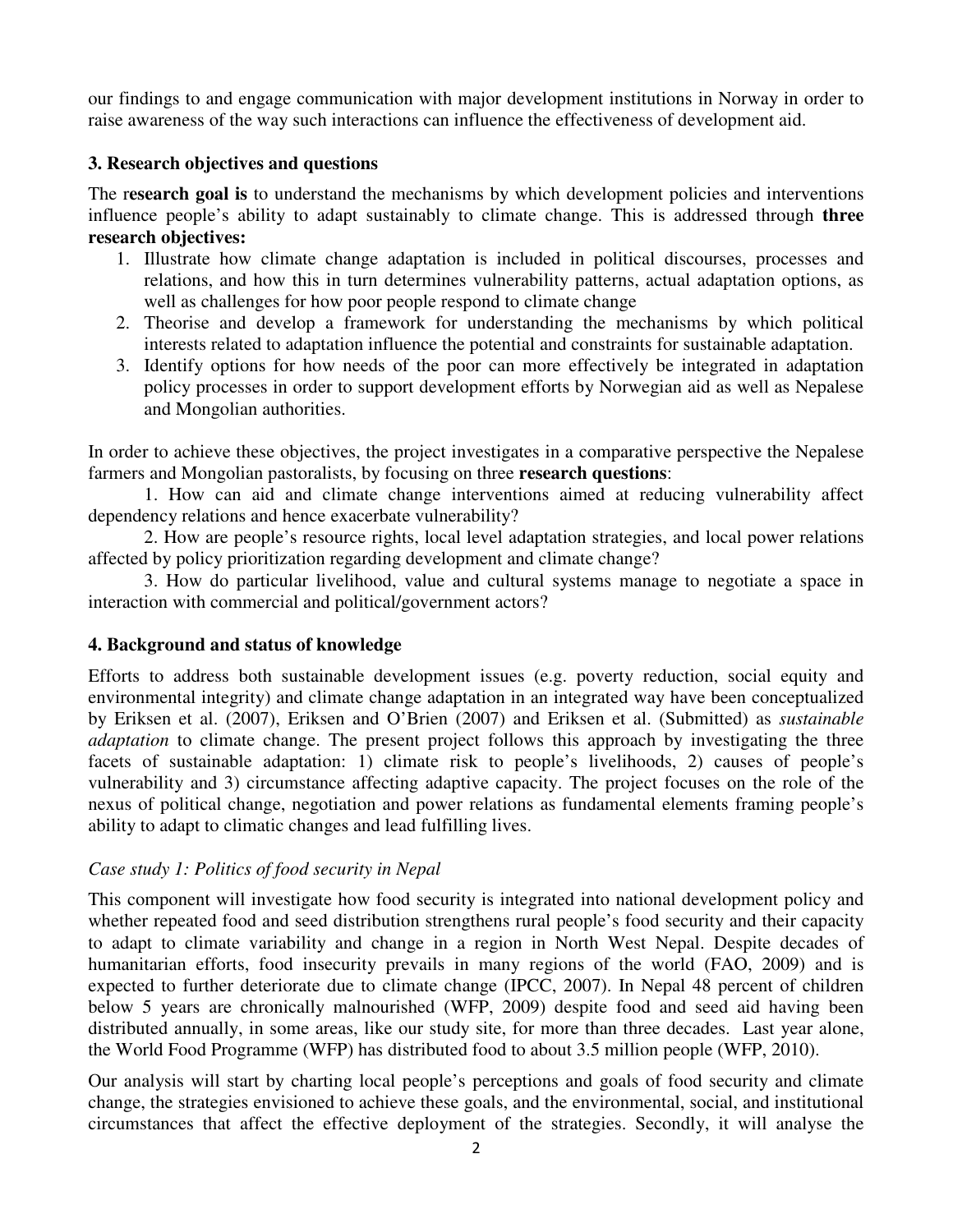policies that significantly influence national food security strategies (e.g. food and seed distribution, land tenure arrangements) and how these policies interact with present and potential climate change adaptations. Finally, the research will investigate local people's visions and actions aimed at adapting to climate change and food insecurity. The analysis will be structured by the three facets of the sustainable adaptation framework.

Climate risk: Nepal is highly vulnerable to climate change (Chhetri and Pandey, 2009), as it is likely to experience a much higher rate of warming due to high altitudes (IPCC, 2001). Expected impacts of global warming in the region include faster melting of the Himalayan snow and ice cap, increased flooding, droughts as well as more unpredictable precipitation patterns (ICIMOD, 2008). The recent warming is already manifested in significant glacier melting (Bajracharya et al., 2007, UNEP, 2002, Ren et al., 2006). In addition, precipitations are becoming unpredictable and more erratic, with more droughts, and shorter periods of heavy rainfall (Shrestha et al., 2000, Rai and Gurung, 2005) exposing some regions to important risks of flooding and landslides (ICIMOD, 2010).

These changes are already impacting on agricultural production, reducing local and regional food security in Nepal (Adhikari, 2008, Gurung and Bhandari, 2008). Climate change and variability have stronger impacts on subsistent farmers reliant on rain-fed agriculture, but agriculture based on irrigation from glacier melt is also vulnerable in the long run (Aase et al., 2009). The lack of rain in 2009 has reduced the summer crop production by up to 30-50% in the hills and mountains (WFP, 2010). Many farmers confirm changes in climate and report that recent increase in climate variability and unpredictability makes the farming calendar difficult to plan (Aase et al., 2009). We will investigate differences in how these changes are perceived between farmers and policy makers.

Vulnerability: In addition to climate change, agriculture and other livelihoods are affected by other economic and political circumstances. Much of Nepal's countryside is physically marginalised due to difficult roads and limited access to markets. Agricultural land requires fertilization, usually provided by livestock manure. In some areas, up to 71 % of agricultural fields are not cultivated (Ghimire and Aase, 2007) mostly due to labour migration (Vetaas, 2007). Absentee land owners and local residents have stopped leasing land following the Land Reform Act of 1997 which has granted sharecroppers the right to claim ownership to the land they have leased (Aase et al., 2009). Selling of unused land is further inhibited in some areas by customary law (*parampara*) which prohibits the sale of land to nonresidents of the village (Ghimire and Aase, 2007). Caste and gender based marginalisation and exclusion from resources, such as the very limited access to land by low castes are also important.

While these circumstances have exacerbated the vulnerability of agricultural livelihoods, the root causes of these developments have not been systematically investigated, especially not in connection to the national development plans. Our project will address this gap by investigating the causal mechanisms that produce food insecurity, especially interacting factors that may act as multiple and reinforcing causes of food insecurity locally, and how these are represented or ignored in policy.

Adaptive capacity: Several important adaptations of the agricultural sector have been documented in the region. The crop varieties (millet, wheat, barley and buckwheat are the main staple crops) planted are well suited to the challenging environment and local farmers have taken advantage of the recent climate changes. Ulsrud and colleagues (2008) have highlighted the importance of community seed banks and local plant breeding in Nepal as important assets in climate change adaptation, as they reduce dependence on government-supplied seeds of improved, exotic crops which require high amounts of fertilisers and pesticides (ibid).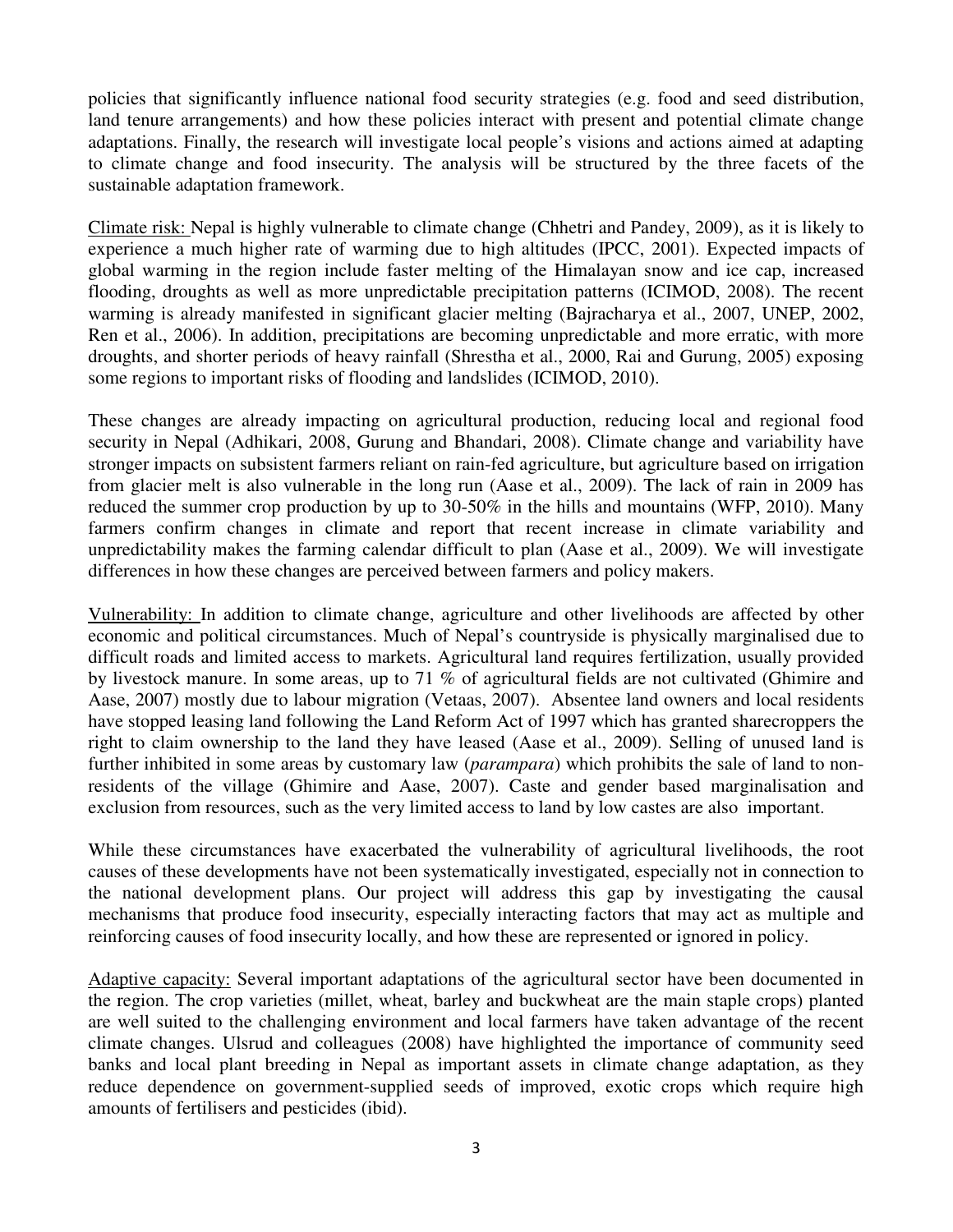The focus of our investigation in Nepal is the role of food and seed aid play in reducing vulnerability (in the form of food insecurity) and strengthening adaptive capacity of farmers in north-western Nepal, or conversely in increasing farmer dependency by altering power relations and reducing the space for negotiating measures and development approaches that address the key causes of vulnerability identified by farmers.

### *Case study 2: The influence of development interventions on Mongolian pastoralists' adaptive capacity*

This component investigates how pervasive processes of globalization influence the adaptive strategies available to Mongolian pastoralists (herders) in the face of climate change. Mongolian pastoralism is a livelihood system based on the use of five livestock species (camels, horses, cattle, sheep and goats) in order to exploit highly variable seasonal pastures by frequent and long-ranging movements of animals and households. This investigation will build on herders perceptions of which climate changes have the greatest impact on their livelihoods. It will continue by investigating which social, economic and political circumstances shape the budget of opportunities and constraints herders have in order to cope with and adapt to identified changes. Special attention will be paid to how globalizations (political, economic and cultural) shapes political discourses, governance models, and power relations which turn influence adaptation and differentiate between herders with regard to their adaptive capacity.

Climate risk: Mongolia's climate is changing rapidly. The period 1980-1999 has been the warmest of the last millennium (D'Arrigo et al., 2001), precipitation regimes are also changing although it is not clear in which direction (IPCC, 2007b, Sato et al., 2007), and changes appear, like in Nepal, to be very localised (AIACC, 2006). In addition to average changes, variability has increased drastically and climate extremes are longer lasting and more frequent (Marin, 2010b). Moreover, there are more subtle changes, especially of the precipitation regime, that herders identify as especially challenging: the rainy season (controlling the plant growth season) has shortened and rains have become more intense. More importantly, pastoralists observe that rains have become more localized, patchy, an unusual phenomenon they identify as '*silk embroidery rain*' (ibid) forcing herders to move more frequently and farther in search of good pastures. During the last ten years, a series of droughts followed by extreme winters (*dzuds*) have lead to the death of 12 million livestock and the impoverishment of tens of thousands of families in 1999-2002. At present, the largest *dzud* of the past sixty years has killed 7.5 million livestock in just 4 months (January-April 2010) (Sumyiabazar, 2010).

The present study will build on previous investigations by project participants regarding climate change and its impacts in southern Mongolia in 2006-2007 (Marin 2010b) to examine the effect of successive climate extremes and how they are perceived by herders and policy makers.

Vulnerability: The significant losses of the last years are also connected to encompassing economic and political reforms that have since 1990 marked the transition from command-economy and communism to market-economy and parliamentary democracy. The reform of the state, hinged on neoliberal principles of budget discipline, trade liberalisation and privatization has been advocated by international development aid and financial organisations (e.g. the International Monetary Fund, the Asian Development Bank). This has resulted in a 'privatisation of risk' in which herders are left to fend for themselves by largely removing state provision of important services such as wells maintenance, and subsidised transportation (Marin, 2008, Marin, 2010a). Market liberalisation following Mongolia's ascension to the World Trade Organisation in 1997 has also resulted in herders becoming vulnerable to fluctuations in the global cashmere market, largely controlled by China (ibid). With regard to pastoralism, the neoliberal discourse has taken the stance of modernisation arguing that in order to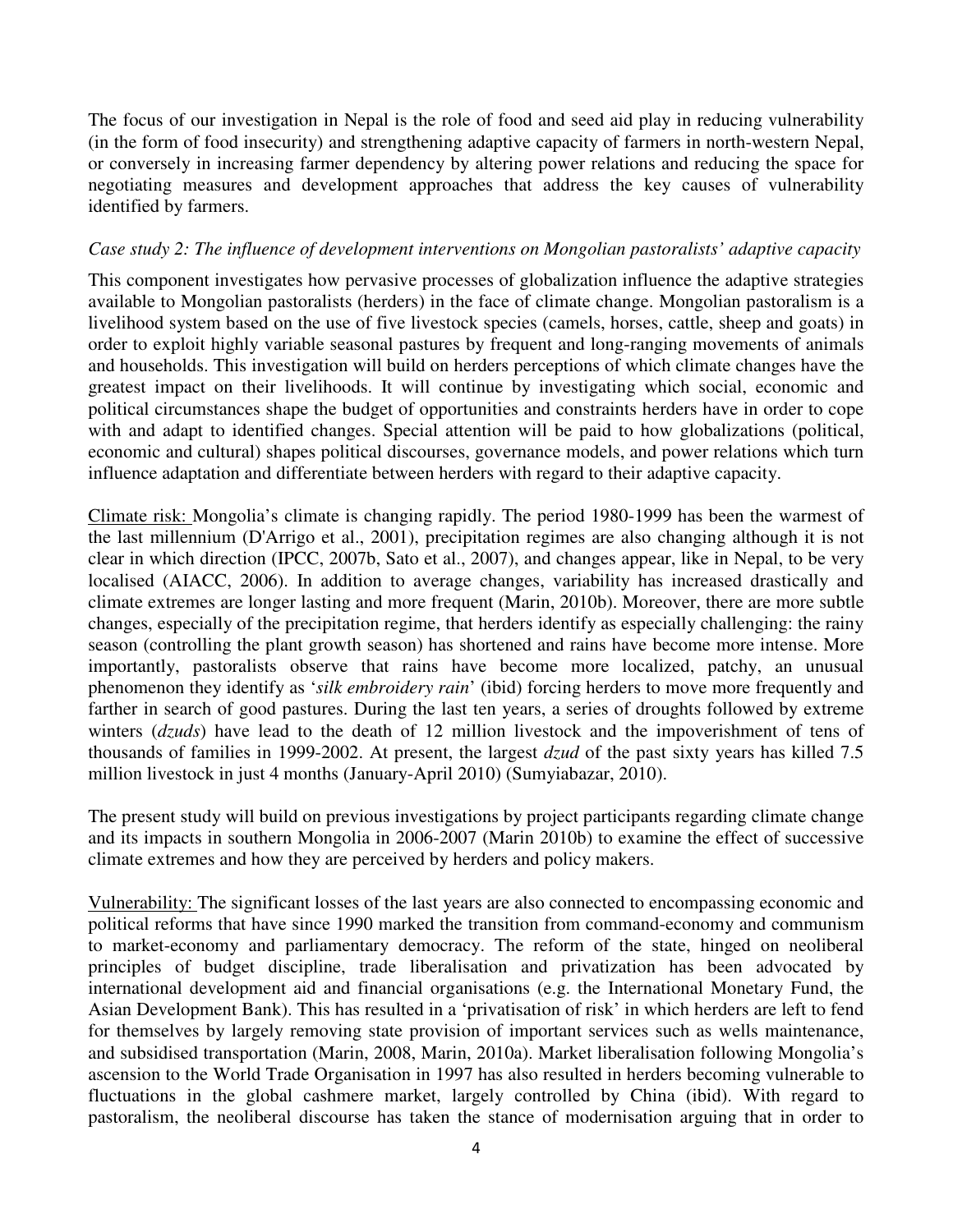avoid the 'vagaries of climate' herders have to become modern, sedentary ranchers, relying on modern technologies (Marin, 2008). This has the potential to significantly exacerbate vulnerability in an increasingly unpredictable and variable environment. Moreover, the neoliberal take on development has also proposed pastureland privatisation, which has been fiercely opposed by herders (Marin, 2008, Sneath, 2003) but remains a contentious issue, with important advocates among policy makers and development institutions.

Land privatisation has the potential to severely increase herders' vulnerability by constraining mobility and increasing degradation, as it has happened in Inner Mongolia (Christensen et al., 2004, Xie and Li, 2008). The project will thus investigate the land tenure reform and the implementation of the modernisation discourse of development as potential sources of vulnerability, and the extent to which these sources of vulnerability are considered in climate change policy discourse.

Adaptive capacity: Mongolian pastoralists see increased mobility as their main adaptation option (Marin, 2008, Marin, forthcoming-b). Yet, in response to recent calamities the state has argued for the local production and distribution of hay as a long-term adaptation measure. Indeed, this year's winter disaster has been blamed by public and political voices on the herders' failure to prepare enough hay for the winter. This situation, similar to Nepal's food and seed distribution, has the potential to create negative resiliences or dependencies on the part of the herders, who are forced to enter winter with weak animals and rely on government hay aid. Another adaptation proposed by policy makers and supported by academics and NGOs is the formation of herder-groups as owners of pasture plots. Herder-groups, it is argued, will ensure the conservation of natural resources and sustainable benefit from resources (Bedunah and Schmidt, 2004).

Our previous investigation of herder-groups suggests they may replicate the discourse of the donors in order to attract financial benefits (Marin, forthcoming-a), implying that local people are not simply passive recipients of development interventions but that they may be able to engage discourses in order to further their interests. The proposed project will investigate pastoralists' adaptive capacity along two coordinates. On the one hand we will try to assess the sustainability of hay reserves vs. mobility, on the other hand we will investigate the potential for herder groups resource management as a sustainable adaptation. These adaptation options will be regarded through the lens of power relations and politics with a focus on how climate change adaptation options are argued for by different actors (herders, bureaucrats, NGOs, academia, policy makers), discourses and power regimes. This is a perspective which is largely missing in the development literature in general and especially in respect to climate change adaptation.

### **5. Theoretical approaches and methodological choices**

The research problem to be investigated by both case studies is how development interventions and planned adaptations can become effective and sustainable. The increasing funding flows for adaptation (e.g. the Kyoto Protocol Adaptation Fund) and the urgency provided by climate-related disasters make the problem increasingly pressing for ensuring development interventions and adaptation measures do not in fact reduce adaptive capacity.

Our study relies on the interdisciplinary integration of two strands of literature: adaptation/vulnerability studies and development studies. This is a novel approach with significant potential, seldom exploited. Adaptation is seen as adjustments in practices, processes, and structures to address climate change and its impacts (IPCC, 2007). Vulnerability is understood as the degree to which a system is susceptible to, or unable to cope with, adverse effects of climate change (ibid). While adaptation is currently receiving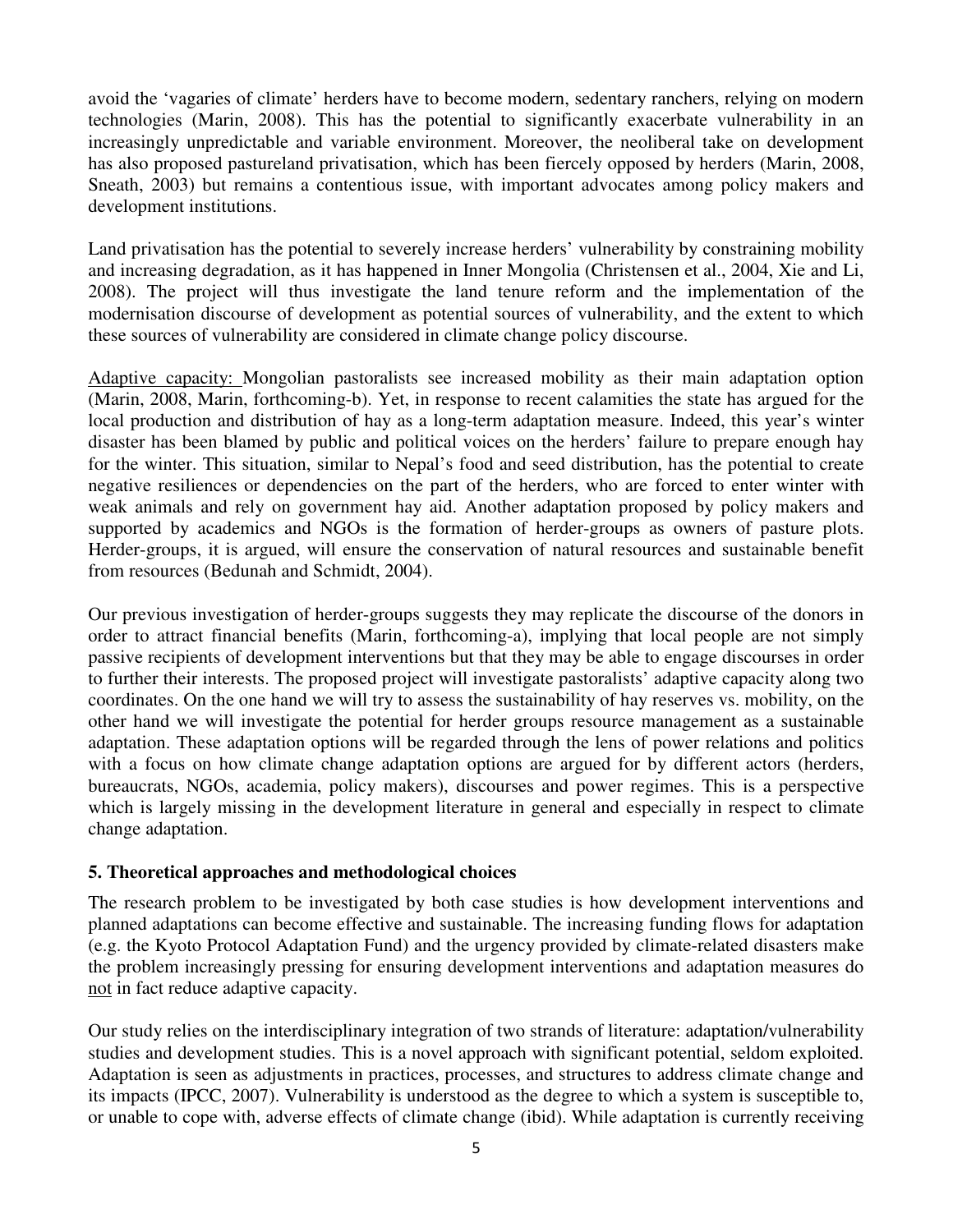increased attention, the focus is still on physical and technical adjustments (e.g. flood defenses, irrigation schemes, provision of drought resistant seeds) (Vincent 2007). Moreover, there has been a tendency to assume people will adopt adaptations automatically once these are available, a proposition increasingly challenged (Burton et al., 2002). Our approach is therefore that the adoption of adaptation options is influenced by political processes of struggle and negotiation between different actors and interests. Moreover, there is very little investigation into the inherent assumption that all adaptations are useful. Although there is growing evidence that some measures envisioned as adaptation may be ineffective or indeed detrimental (maladaptations) to people's ability to address climate changes and impacts thereof (Adger and Barnett, 2009, Barnett and O'Neill, 2010). There is also increasingly evident that some interventions intended as adaptations may in fact reduce people's adaptive capacity (Bingeman et al., 2004, Gallopin, 2006, Ostrom, 2007). Repeated food and seed aid may be such an intervention as it is often criticised for creating dependency which may impact negatively on local capacity to cope with stress (Adhikari, 2008, Shledon, 2005, Sperling et al., 2008, Sperling, 2008) and adapt to climate variability and change (Eriksen et al., 2007). The mechanism proposed is that food aid impacts negatively on local markets and reduces people's incentive to produce food, in turn leading to increase dependency on food aid. Our study will try to elucidate whether such a mechanism is in place in our study area and which power relations, political decisions and institutional dimensions that may be perpetuating it.

The second relevant theoretical input comes from the literature on development studies. The recent insights from development theory suggest that in order to move beyond the theoretical impasse between modernisation and dependency models of development, more fruitful engagements with promoting developments should focus on developments in the plural. Such a perspective acknowledges the importance of including culture (life-worlds, rationalities, goals), power and politics into explanations of what motivates people (Tucker, 1999, Schuurman, 1996). These approaches argue development should be understood as people's capacity to live fulfilling lives (Sen, 1999) however these are defined. This is a valuable insight into how and why not all adaptation measures are adopted when available and that indeed power struggles and the associated political negotiations hold more explanatory power as to what adaptation designs and development interventions may become effective and sustainable.

Despite some documentation of adaptation to climate change being a profoundly political process (Eriksen and Lind, 2009) characterized by uneven social and political relations and continuous negotiations between different interests, the political dimensions are often ignored both in research and adaptation policies. This research project aims to address this research gap by identifying some of the key political processes and relations through which different actors and interests interact in the adaptation process.

Methodologically, the overarching questions are addressed through a comparative case study of the politics of food security in Nepal and the influence of globalization on Mongolian pastoralists' adaptive capacity. Our choice for a comparative study is motivated by our interest in advancing the theoretical reaches of the field by proposing a mechanism explaining how political processes may influence adaptation. Adaptation in socio-ecological systems is a complex phenomenon, ill treated by general policy recommendations, or panaceas (Ostrom, 2007). Yet, in order to provide relevant advice to policy makers, there is also a need for certain generalisation across cases in order to understand 'tell-tale' signs of misfit or damaging development interventions. We believe that a valuable balance between generalisation and relevance can be achieved and adaptation theory can become more reliable in addition to it being 'operational', if we manage to uncover mechanisms as 'intermediate between laws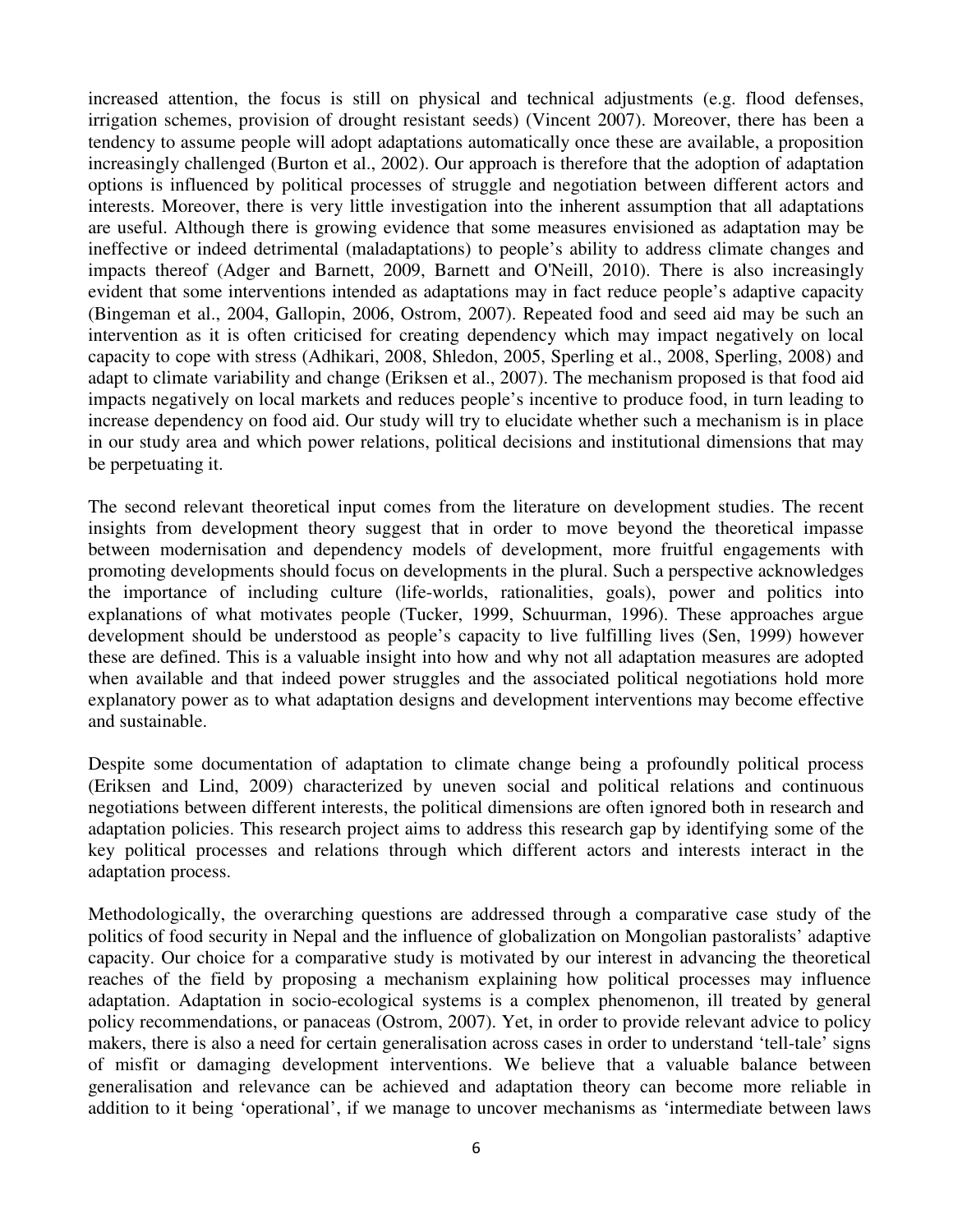and description' (Elster, 1998). Our study will provide such a mechanism by integrating the two cases, which are similar on many accounts (e.g. ecological and economic marginalization of farmers and pastoralists, encompassing institutional reforms) but also different enough to allow insight into the importance of bargaining power, development discourses, etc.

Data will be collected via several qualitative methods relevant to all three research questions.

## *Research question 1: How can aid and climate change interventions aimed at reducing vulnerability affect dependency relations and hence exacerbate vulnerability?*

In order to uncover potential dependency relations we will compare food production and consumption patterns in Nepal, and hay usage and mobility patterns in Mongolia. Data will be collected from local distribution logs and statistics, interviews with key informants and stratified random samples of households (minimum 50 interviews in each site in order to uncover possible differences between groups- wealth groups, castes, etc.). Triangulation of the sources of information and participation of various groups is particularly important. A questionnaire-based survey may be administered in addition to check for the spread of views and strategies across a significant sample.

*Research question 2: How are people's resource rights, local level adaptation strategies, and local power relations affected by policy prioritization regarding development and climate change?*

We will perform semi-structured interviews and group discussions focusing on resource rights, adaptation options and strategies and the power relations that affect such strategies. We expect power relations and differences in bargaining power to translate into differences in adaptive capacity. Different power budgets may also play a role in decision making at the household level (e.g. for land rights, priorities for different adaptive strategies). In addition women may have more of their time tied to tasks such as child raising, schooling, domestic chores, potentially leading to other choices and adaptation priorities than for men. When looking at local discourses of adaptation/development and which interests become hegemonic, it is also important therefore to include a gender-informed vantage point. We will also consider how larger scale social and political processes such as globalisation and development strategies may significantly alter these gender relations.

In the case of the PhD research, longer fieldwork presence will allow for participant observations to check for the actual manifestations of the emic views of adaptation and power relations. In the case of Mongolia (PostDoc research) research will be conducted in the previous site of long-term participant observation research, providing the needed local legitimacy that would allow the collection of participant observation data even in a shorter period. A large and diverse enough stratified sample should again be investigated to ensure the participation of dissident and marginalised voices (often most vulnerable), entailing minimum 30 interviews and 10 group discussions in each site.

*Research question 3*: *How do particular livelihood, value and cultural systems manage to negotiate a space in interaction with commercial and political/government actors?*

Semi-structured interviews with relevant political and government actors (land officers, district governors), development workers, and interviews with a stratified random sample of households, and possibly a group discussion with the three groups of stakeholders (possibly also including development workers) may provide valuable insights into the questions. The stratification will consider differences in terms of wealth and gender, given that the two aspects are relevant to understanding adaptation options for the poor and marginalised, which are usually the most vulnerable categories (Demetriades and Esplen 2008). Semi-structured and unstructured interviews are appropriate given the potential sensitive, conflictual nature of the topic. Policy documents, grey literature and local and national statistical records will complete the data for all questions.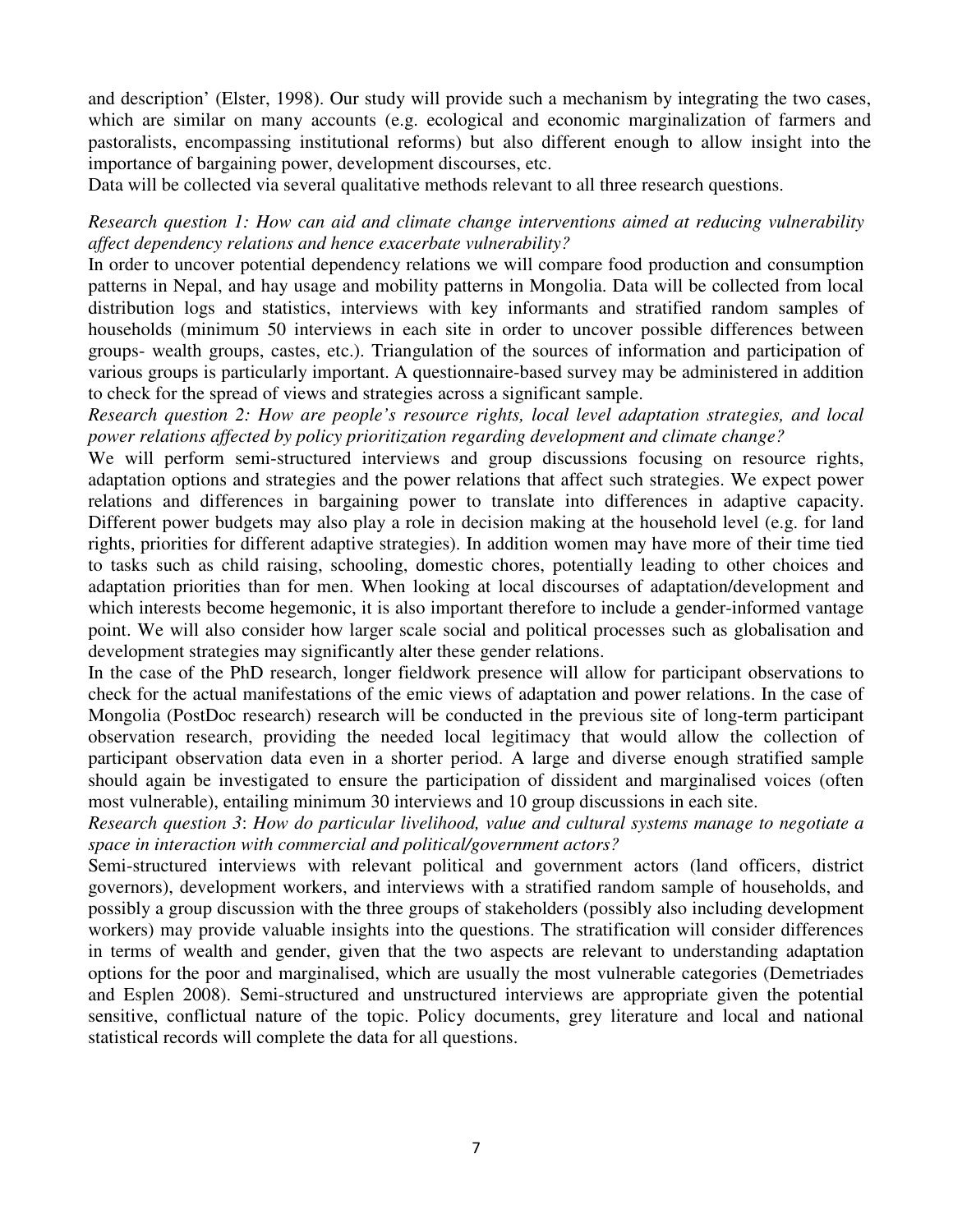### **6. Project partners and collaborators**

Our partners in the south are Kathmandu University and ICIMOD (international Centre for Integrated Mountain Development) in Nepal and the National Academy of Sciences in Mongolia. In Nepal,field work is also coordinated through the Development Fund and its local partners in the study area, the Nepal Institute of Development Studies and Local Initiatives for Biodiversity, Research and Development. The project will collaborate with other Norwegian and international research institutions through networks such as that of the University of Oslo (Department of Sociology and Human Geography) led international Global Environmental Change and Human Security Project to which two of the project members are associated. The project will specifically contribute to, and gain from, the building up of a Noragric-led Norwegian Climate and Development Consortium currently being initiated that includes both research and practitioner institutions. The project forms part of the emerging research group on Climate and Development at the Department of International Environment and Development Studies (Noragric), UMB. It will hence strengthen Norwegian institutions' ability more widely to take global perspectives in environmental, energy and climate research.

#### **7. Dissemination and networking**

We will disseminate our findings in the forms of peer-reviewed articles, an authored book, conference participation, workshops with relevant stakeholders in Nepal and Mongolia and a synthesis conference in Norway (possibly to be summarised in a special issue of the journal Climate and Development). See application form for details. Importantly, the results of the project will inform Chapter 13 (Poverty and livelihoods) of the upcoming IPCC fifth assessment report Working Groups 2 (Impacts, vulnerability and adaptations) due in 2014, of which the project manager has been appointed as a lead author.

### **8. Budget**

The project applies for the financing of the final 2.5 years of a 75% PhD position (PhD carried out over four years from August 2009 to June 2013), a 2 year full time postdoc position (including overseas stipends) and a partial position for the Project manager. The time span of the project will be from 1 January 2011 to 30 June 2013 (2.5 years). See application form for a detailed activity plan.

#### **9. References**:

- ADGER, W. N. & BARNETT, J. (2009) Four reasons for concern about adaptation to climate change. *Environment* and Planning A, 41 (12), 2800-2805.
- ADGER, W. N., LORENZONI, I. & O'BRIEN, K. (2009) Adaptation now. IN ADGER, W. N., LORENZONI, I. & O'BRIEN, K. (Eds.) Adapting to climate change. Thresholds, values, governance. Cambridge, Cambridge University Press.
- ADHIKARI, J. (2008) Food crisis in Karnali- a historical and politico-economic perspective, Martin Chautari.
- AGRAWAL, A. & PERRIN, N. (2009) Climate adaptation, local institutions and rural livelihoods. IN ADGER, W. N., LORENZONI, I. & O'BRIEN, K. (Eds.) Adapting to climate change: thresholds, values, governance. Cambridge, Cambridge University Press.
- AIACC (2006) Climate change vulnerability and adaptation in the livestock sector of Mongolia. A final report sumbitted to Assessments of Impacts and Adaptations to Climate Change. The International START Secretariat.
- BAJRACHARYA, B., SHRESTHA, A. B. & RAJBHANDARI, L. (2007) Glacial Lake Outburst Floods in the Sagarmatha Region. Hazard Assessment Using GIS and Hydrodynamic Modeling. Mountain Research and Development, 27, 336-344.

BARNETT, J. & O'NEILL, S. (2010) Maladaptation. Global Environmental Change, In Press, Corrected Proof.

BEDUNAH, D. J. & SCHMIDT, S. M. (2004) Pastoralism and protected area management in Mongolia's Gobi Gurvansaikhan National Park. Development and Change, 35 (1), 167-191.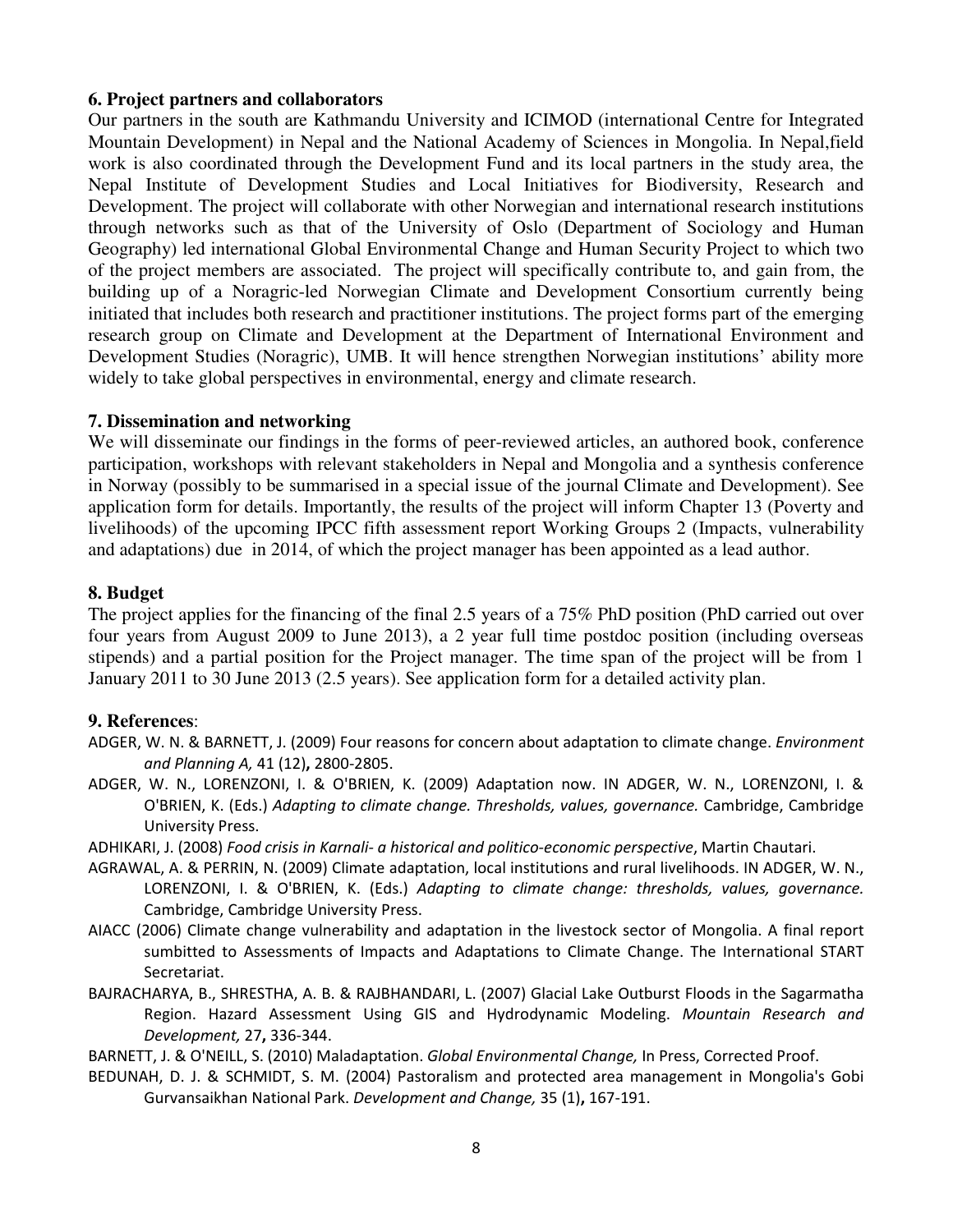- BINGEMAN, K., BERKES, F. & GARDNER, J. S. (2004) Institutional responses to development pressures: Resilience of social-ecological systems in Himachal Pradesh, India. International Journal of Sustainable Development and World Ecology, 11 (1), 99-115.
- BURTON, I., HUQ, S., LIM, B., PILIFOSOVA, O. & SCHIPPER, E. L. (2002) From impacts assessment to adaptation priorities: the shaping of adaptation policy. Climate Policy, 2 (2-3), 145-159.
- CHHETRI, M. P. & PANDEY, R. (2009) Effects of climate change in Nepal: time for policy to action, Nepal Center for Disaster Management (NCDM), Department of planning, Nepal and Disaster Preparedness Network, (DPNet), Nepal.
- CHRISTENSEN, L., COUGHENOUR, M. B., ELLIS, J. E. & CHEN, Z. Z. (2004) Vulnerability of the Asian typical steppe to grazing and climate change. Climatic Change, 63 (3), 351-368.
- D'ARRIGO, R., JACOBY, G., FRANK, D., PEDERSON, N., COOK, E., BUCKLEY, B., NACHIN, B., MIJIDDORJ, R. & DUGARJAV, C. (2001) 1738 years of Mongolian temperature variability inferred from a tree-ring width chronology of Siberian pine. Geophysical Research Letters, 28 (3), 543-546.
- DEMETRIADES, J. & E. ESPLEN (2008): The gender dimensions of poverty and climate change adaptation, IDS Bulletin, 39 (4), pp. 24-31
- ELSTER, J. (1998) A plea for mechanisms. IN HEDSTRÖM, P. & SWEDBERG, R. (Eds.) Social mechanisms. An analytical approach to social theory. Cambridge, Cambridge University Press.
- ERIKSEN, S., ALDUNCE, P., BAHINIPATI, C., MARTINS, R., MOLEFE, J., NHEMACHENA, C., O'BRIEN, K., OLORUNFEMI, F., PARK, J., SYGNA, L. & ULSRUD, K. (Submitted) When not every response to climate change is a good one: Defining criteria for sustainable adaptation. Climate and Development
- ERIKSEN, S., KLEIN, R., ULSRUD, K., NÆSS, L. O. & O'BRIEN, K. (2007) Climate change adaptation and poverty reduction: key interactions and critical measures. Report prepared for the Norwegian Agency for Development Cooperation (NORAD).
- ERIKSEN, S. & LIND, J. (2009) Adaptation as a political process: adjusting to drought and conflict in Kenya's drylands. Environmental management, 43, 817-835.
- ERIKSEN, S. & O'BRIEN, K. (2007) Vulnerability, poverty and the need for sustainable adaptation measures. Climate Policy, 7 (4), 337-352.
- FAO (2009) 1.02 billion people hungry. *Media Centre (available at www.fao.org/news/story/en/item/20568/icode/ )*
- GALLOPIN, G. C. (2006) Linkages between vulnerability, resilience, and adaptive capacity. Global Environmental Change-Human and Policy Dimensions, 16 (3), 293-303.
- GHIMIRE, P. K. & AASE, T. H. (2007) Factors affecting farming systems in Trans-Himalayas: a case study of Upper Manang, Nepal. IN CHAUDHARY, R. P., AASE, T. H., VETAAS, O. R. & SUBEDI, B. P. (Eds.) Local effects of global changes in the Himalayas: Manang, Nepal. Tribhuvan, Nepal, Tribhuvan University, Nepal and Unifob Global, Bergen.
- GURUNG, G. B. & BHANDARI, D. (2008) An integrated approach to climate change adaptation. LEISA Magazine 24.4 december 2008, available at www.leisa.info.
- HEDGER, M., GRRELEY, M. & LEAVEY, J. (2008) Evaluating climate change: pro poor perspectives. IDS Bulletin, 39 (4).
- HULME, D. & SCOTT, J. (2010) The political economy of the MDGs: retrospect and prospect of the world's biggest promise. Brooks World Poverty Institute Working Papers, 110.
- ICIMOD (2008) Food Security in the Hindu Kush-Himalayan Region. Position paper, International Centre for Integrated Mountain Development (ICIMOD).
- ICIMOD (2010) The role of policies in influencing local responses to too much and too little water in the Hindu Kush-Himalayan Region. Case study contribution to the Asian Water Development Outlook.
- IPCC (2001) Climate Change 2001: The Scientific Basis,Contribution of Working Group to the Third Assessment Report of the Intergovernmental Panel on Climate Change, Cambridge, Cambridge University Press.
- IPCC (2007) Climate Change 2007- Impacts, adaptation and vulnerability. Contributions of Working group II to the Fourth assessment report of the IPCC.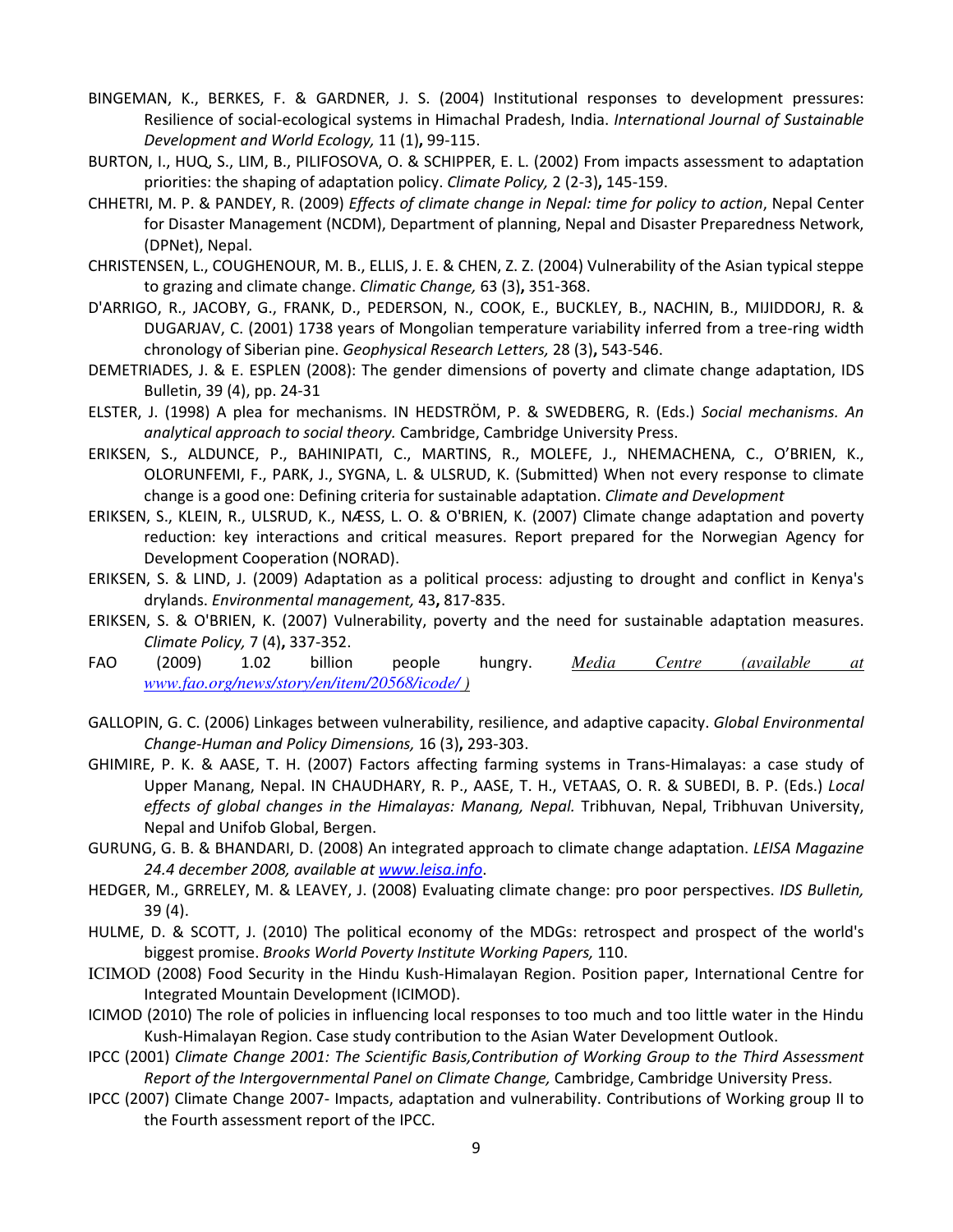- IPCC (2007b) Climate Change 2007- The physical science basis. Contributions of the Working group I to the fourth assessment report of the IPCC.
- MARIN, A. (2008) Between cash cows and golden calves. Adaptations of Mongolian pastoralism in the 'age of the market'. Nomadic Peoples, 12 (2), 75-101.
- MARIN, A. (2010a) Double exposures. Malignant synergies of climate change and globalization for Mongolia's pastoralists. Development and Change, Under Review.
- MARIN, A. (2010b) Riders under storms: contributions of nomadic herders' observations to analysing climate change in Mongolia. Global Environmental Change-Human and Policy Dimensions, 20 (1), 162-176.
- MARIN, A. (forthcoming-a) Avoiding ruin: reproduction of discourse on desertification and community-based management in arid Mongolia. IN BENJAMINSEN, T. A. & OVERAA, R. (Eds.) How do global discourses affect environmental governance in the South? , Routledge (under review).
- MARIN, A. (forthcoming-b) Mobility, territoriality, reciprocity:Spatial and institutional dimensions of Mongolian pastoralists' adaptation to climate change Human Ecology.
- MCGRAY, H., BRADLEY, R. & HAMMILL, A. (2007) Weathering the storm: options for framing adaptation and development, Washington D.C., World Resources Institute.
- O'BRIEN, K. (2009) Do values subjectively define the limits to climate change adaptation? IN ADGER, W. N., LORENZONI, I. & O'BRIEN, K. (Eds.) Adapting to climate change: thresholds, values, governance. Cambridge, Cambridge University Press.
- OSTROM, E. (2007) A diagnostic approach for going beyond panaceas. Proceedings of the National Academy of Sciences of the United States of America, 104 (39), 15181-15187.
- PROWSE, M., GRIST, N. & SOURANG, C. (2009) Closing the gap between climate adaptation and poverty reduction frameworks. ODI Project Briefing, 21.
- RAI, S. C. & GURUNG, G. S. (2005) Raising awareness of the impacts of climate change: Initial steps in shaping policy in Nepal. Mountain Research and Development 25 316-20.
- REN, J., JING, Z., PU, J. & QIN, X. (2006) Glacier variations and climate change in the central Himalaya over the past few decades. Annals of glaciology, 43 (1), 218-222.
- SATO, T., KIMURA, F. & KITOH, A. (2007) Projection of global warming onto regional precipitation over Mongolia using a regional climate model. Journal of Hydrology, 333 (1), 144-154.
- SCHIPPER, E. L. (2007) Climate change adaptation and development: exploring the linkages. Working paper 107, Norwich, Tyndal Centre for Climate Change Research.
- SCHUURMAN, F. J. (1996) Beyond the impasse. New directions in development theory, London, Zed Books.
- SEN, A. (1999) Development as freedom, New York, Anchor Books.
- SHLEDON, T. (2005) Dumping food aid: aid or trade?, FTN Partners and Wemos. Document 1011/2.
- SHRESTHA, A. B., WAKE, C. P. & DIBB, J. E. (2000) Precipitation Fluctuations in the Himalaya and its Vicinity:An Analysis Based on Temperature Records from Nepal. International Journal of Climate, 20 (317-327).
- SNEATH, D. (2003) Land use, the environment and development in post-socialist Mongolia. Oxford development studies, 31 (4), 441-459.
- SOLHEIM, E. (2010) Climate, conflict and capital: critical issues for the MDGs and beyond 2015. IDS Bulletin, 41 (1), 100-103.
- SPERLING, L. (2008) When disaster strikes: a guide to assessing seed security system, USAID and International Centre for Tropical Agriculture.
- SPERLING, L., NAGODA, S. & TRETVAAS, A. (2008) Moving from emergency seed aid to seed security- linking relief with development, Oslo, Dryland Coordination Group Proceedings.
- SUMYIABAZAR, C. (2010) Dzud situation. UB Post, March 30, 2010 (http://ubpost.mongolnews.mn/index.php?option=com\_content&task=view&id=4636&Itemid=36 , accessed April 2010).
- TUCKER, V. (1999) The myth of development: a critique of a eurocentric discourse. IN MUNCK, R. & O'HEARN, D. (Eds.) Critical development theory. London and New York, Zed Books.
- ULSRUD, K., SYGNA, L. & O'BRIEN, K. (2008) More than rain: identifying sustainable pathways for climate adaptation and poverty reduction. A report for the Development Fund (UF). Oslo. Norway.